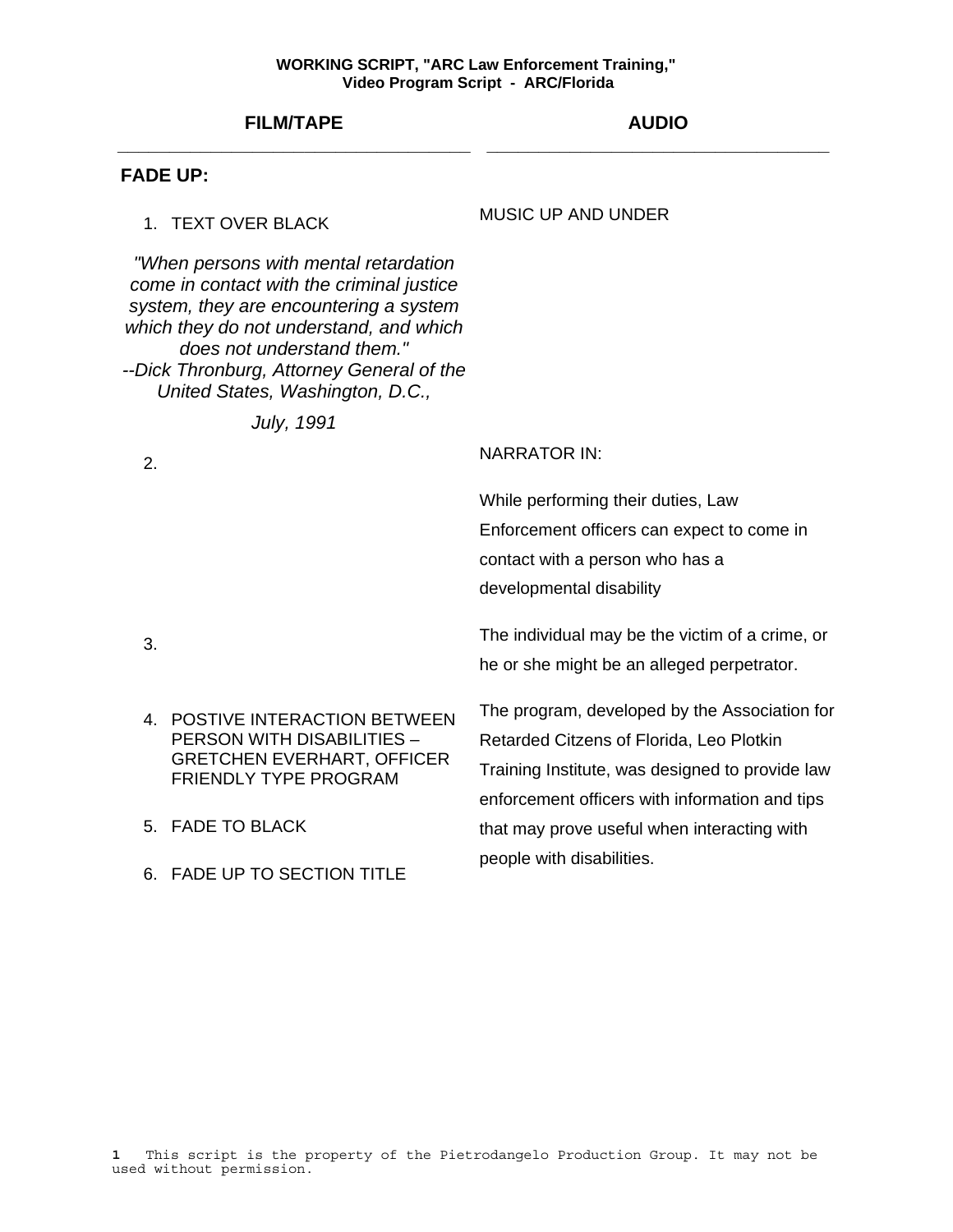**FONT/TEXT IN:**

What is a Developmental Disability?

| DISSOLVE TO:                                                  | <b>NARRATOR IN:</b>                                                                                                                                                                                                                                                                                                                                                                                                                                                                  |
|---------------------------------------------------------------|--------------------------------------------------------------------------------------------------------------------------------------------------------------------------------------------------------------------------------------------------------------------------------------------------------------------------------------------------------------------------------------------------------------------------------------------------------------------------------------|
| 7. INDIVIDUALS WITH DISABILITIES AT<br>A DAY TRAINING PROGRAM | The term developmental disability actually<br>refers to a group of conditions or diagnoses<br>characterized by below average physical and<br>or intellectual abilities. These conditions occur<br>before the age of 18.                                                                                                                                                                                                                                                              |
| 8.                                                            | Autism, Cerebral Palsy, Spina Bifida and<br>Mental Retardation are all developmental<br>disabilities. Mental Retardation is the most<br>prevalent, occurring, occurring in three percent<br>of the population or ___ in every 100,000<br>births. Individuals with this developmental<br>$disability$ – mental retardation – are the ones<br>most likely to be encountered by law<br>enforcement officers. There mental retardation<br>is the primary focus of this training program. |
| 9.                                                            | Two primary characteristics are associated<br>with retardation. Individuals typically have sub-<br>average intelligence, as determined by a<br>standardized intelligence test.                                                                                                                                                                                                                                                                                                       |
| 10.                                                           | And, individuals with retardation typically have<br>deficits in what is called adaptive behavior -<br>"street smarts." This means that the person<br>functions less independently and with a lower<br>degree of social responsibility than might be<br>expected of his or her age, cultural group and<br>community.                                                                                                                                                                  |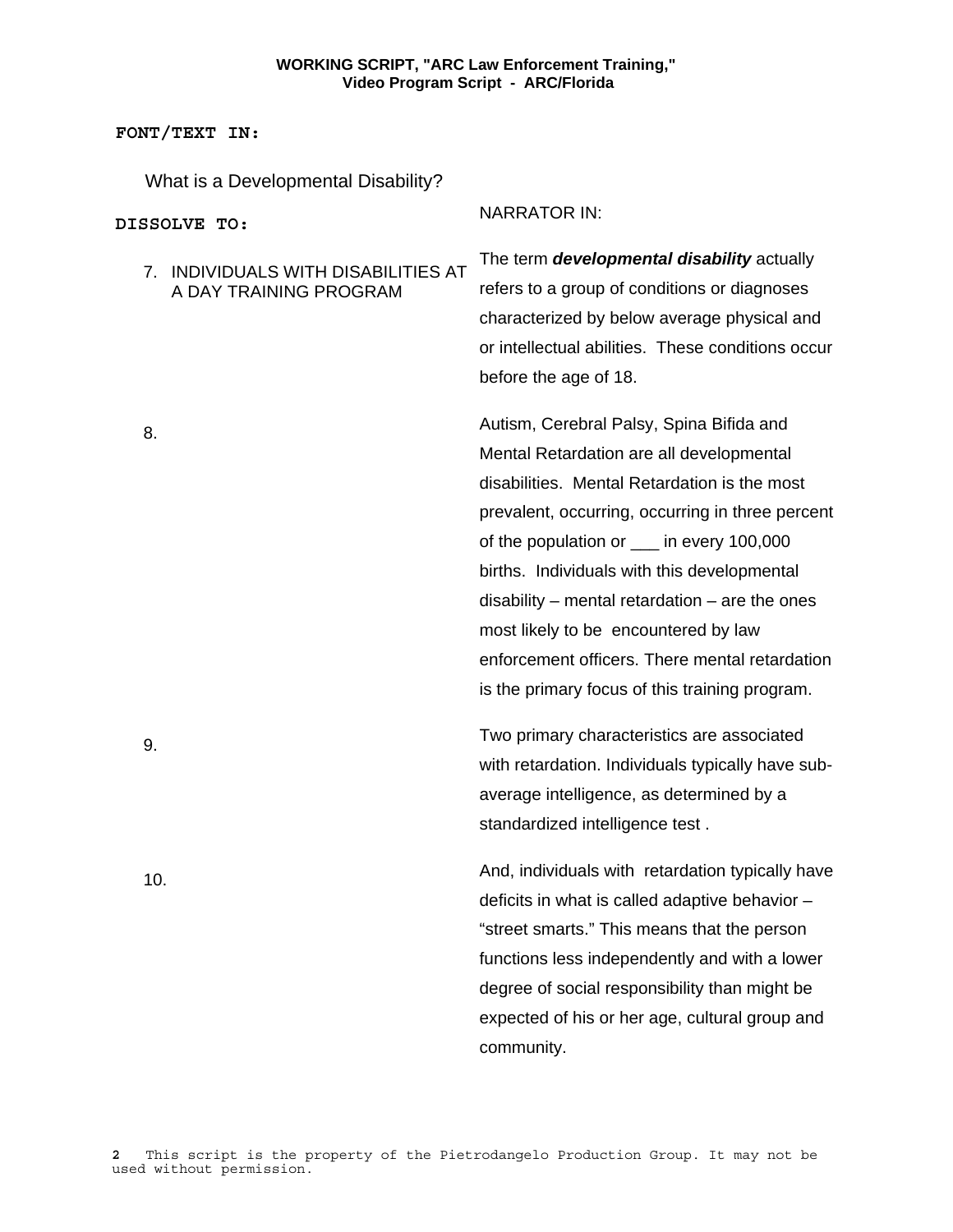| 11. | At present, we are aware of more than 250        |
|-----|--------------------------------------------------|
|     | known or suspected factors that contribute to    |
|     | the occurrence of mental retardation. Many       |
|     | are related to genetics, with the condition      |
|     | being identified at birth or in early childhood. |
|     | However, other factors include circumstances     |
|     | law enforcement officers encounter every day:    |
|     | drug use during pregnancy, traumatic brain       |
|     | injury from blows to the head, child abuse and   |
|     | neglect as well as others.                       |
| 12. | It is important to recognize two key points      |
|     | concerning retardation: First, Retardation and   |
|     | Mental Illness are totally different; and,       |
|     | Second, there are varying degrees of             |
|     | retardation.                                     |
| 13. | Retardation is not the same as Mental Illness.   |
|     | The only thing they sometimes share is the       |
|     | term "mental."                                   |
| 14. | Mental Illness may occur at any time and may     |
|     | be temporary. It may be cured or controlled      |
|     | with counseling, medication and or surgery       |
|     | Retardation occurs before the age of 18 and is   |
|     | a lifelong condition. There is no cure, though   |
|     | the effects might be lessened with training.     |
| 15. | Mental Illnesses are predominantly emotional     |
|     | disturbances. Those affected may cycle           |
|     | between normal and irrational behavior -         |
|     | including active hallucinations, delusions and   |
|     | paranoia. Their behavior can be erratic and      |
|     | violent.                                         |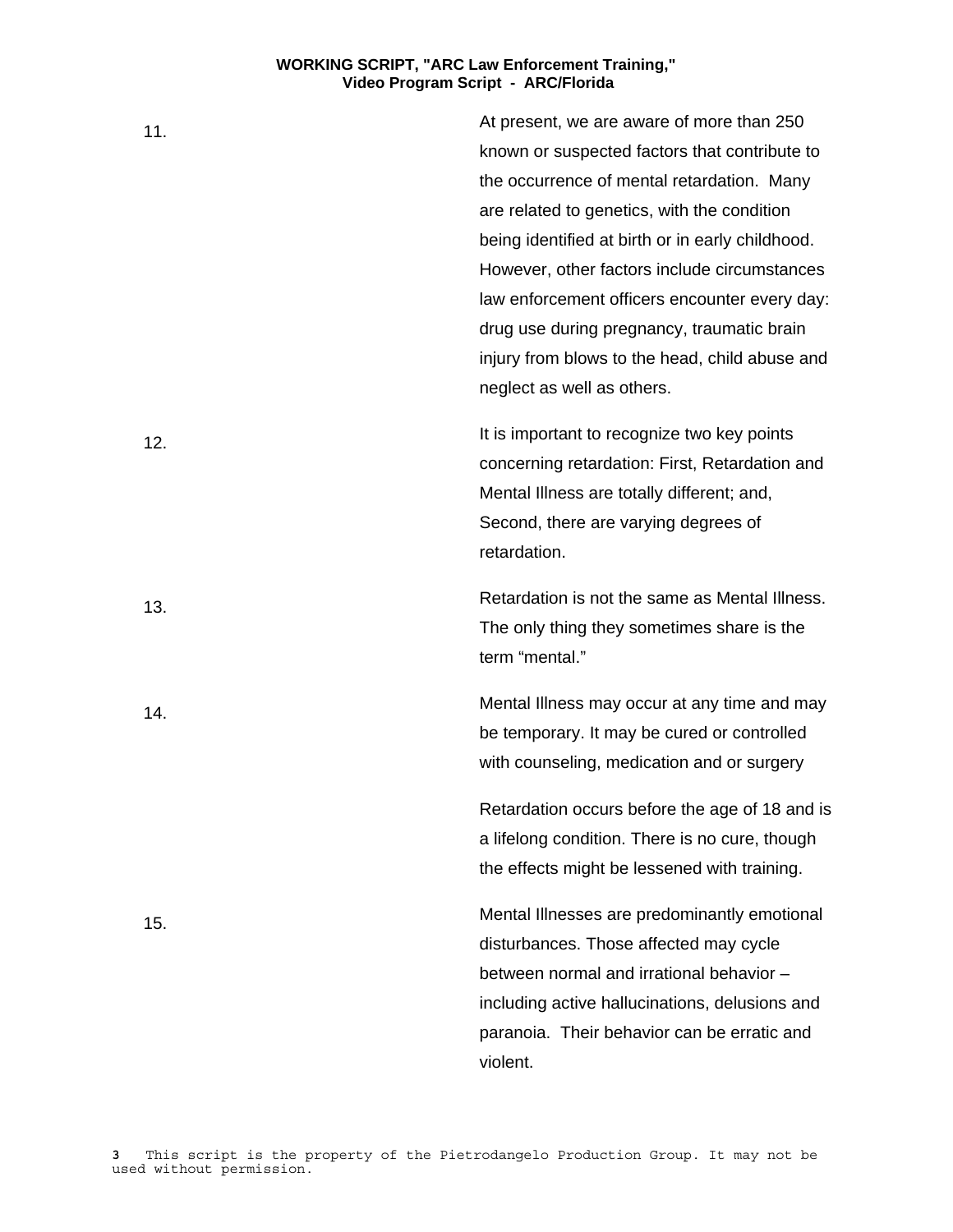16. On the other hand, mental retardation is predominantly comprised of intellectual deficits. Individuals with the disability are sometimes characterized as "slow learners," requiring repetitive education and training to reach a level of independence and selfsufficiency. Generally, people with the condition exhibit rational behavior.

> Most importantly, violence is NOT a part of mental retardation, except in the same situations that produce violent reactions in any person: fear, self-protection or mental illness.

> The second important point to consider about mental retardation is that there are various degrees or levels of mental retardation – mild, moderate, severe and profound. These levels represent a continuum, generally related to the individuals' IQ and ability to learn, care for themselves, communicate and to understand the consequences of their actions. All of these can be significant from a law enforcement perspective.

**4** This script is the property of the Pietrodangelo Production Group. It may not be used without permission.

17.

**FONT/TEXT IN:**

LEVELS OF MENTAL RETARDATION

Mild IQ -- 55-69 Moderate -- IQ 40-54 Severe -- IQ 25-39

Profound -- IQ 25 or less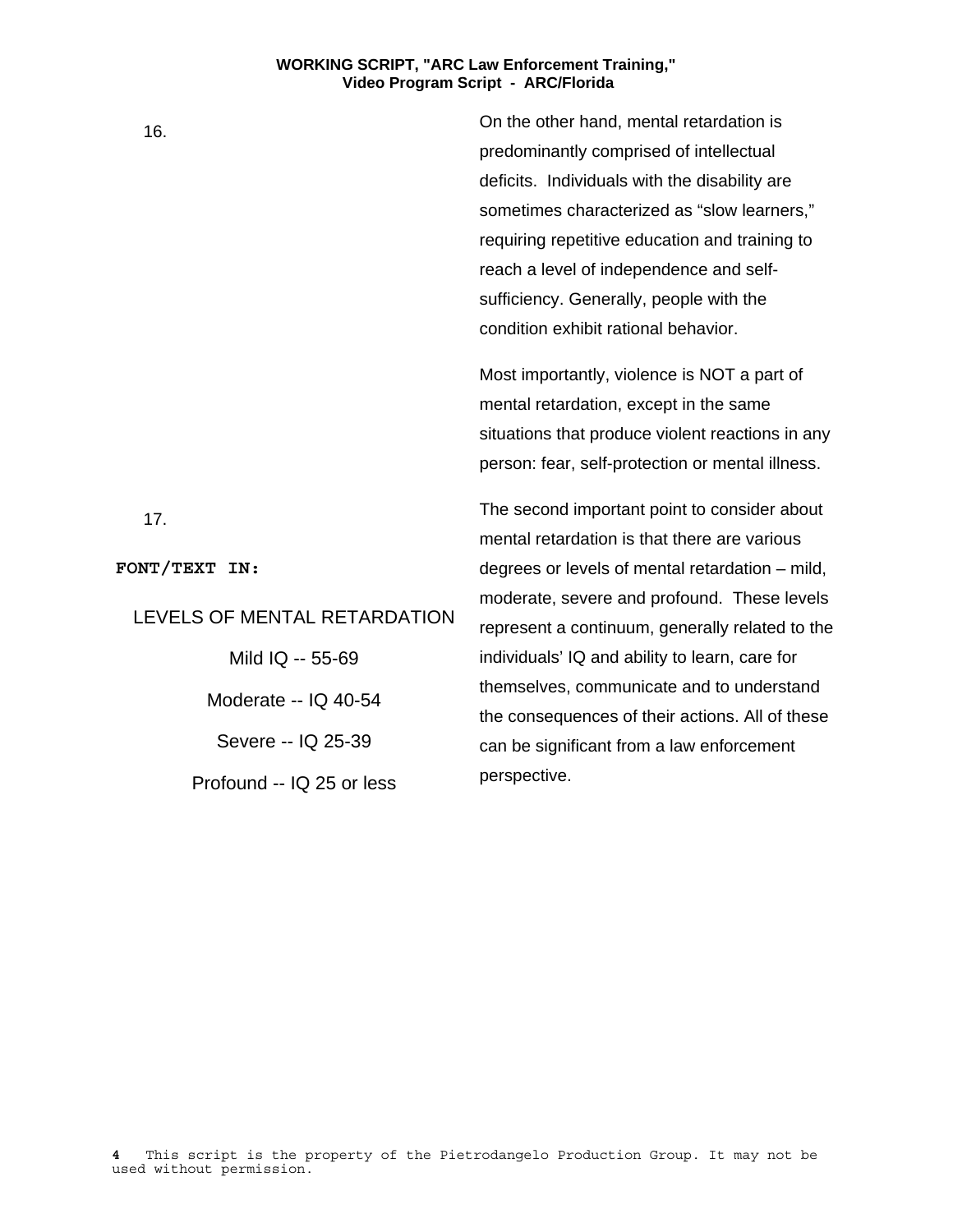| DISSOLVE TO:                                                                                                   | For example, individuals with mildly mental<br>retardation, that is, an IQ just below normal,                                                                                                                                                                                                                                                    |
|----------------------------------------------------------------------------------------------------------------|--------------------------------------------------------------------------------------------------------------------------------------------------------------------------------------------------------------------------------------------------------------------------------------------------------------------------------------------------|
| <b>18. INDIVIDUAL WITH MILD MENTAL</b><br>RETARDATION FEMALE -<br><b>WORKING</b>                               | may seem just like anyone else. However,<br>faced with a situation, they may realize that<br>they are in trouble but not really understand<br>the consequences or implications of the<br>situation.                                                                                                                                              |
| DISSOLVE TO:<br><b>19. INDIVIDUAL WITH MODERATE</b><br><b>MENTAL RETARDATION - ALLISON</b><br>AT GROCERY STORE | Individuals with moderate mental retardation<br>can communicate and function fairly<br>independently. They might be able to learn<br>that something they did was wrong, but not be<br>able to grasp how it can affect their lives. Law<br>enforcement officers are most likely to<br>encounter individuals with mild or moderate<br>retardation. |
| DISSOLVE TO:<br>20. INDIVIDUAL WITH SEVERE MENTAL<br><b>RETARDATION - CONSUMER</b><br><b>DOING OT</b>          | People with severe retardation may more<br>intense supervisor to function semi-<br>independently. Most of their encounters with<br>law enforcement will be as victims.                                                                                                                                                                           |
| DISSOLVE TO:                                                                                                   | Individuals with profound retardation typically                                                                                                                                                                                                                                                                                                  |

RETARDATION – ARCHIVE – **SUNLAND** 

# **FADE TO BLACK**

**FONT/TEXT IN:**

How To Recognize Mental Retardation

21. INDIVIDUAL WITH SEVERE MENTAL ability to communicate or care for themselves. require intense supervision and have minimal Again, most of their encounters with the criminal justice system will be as victims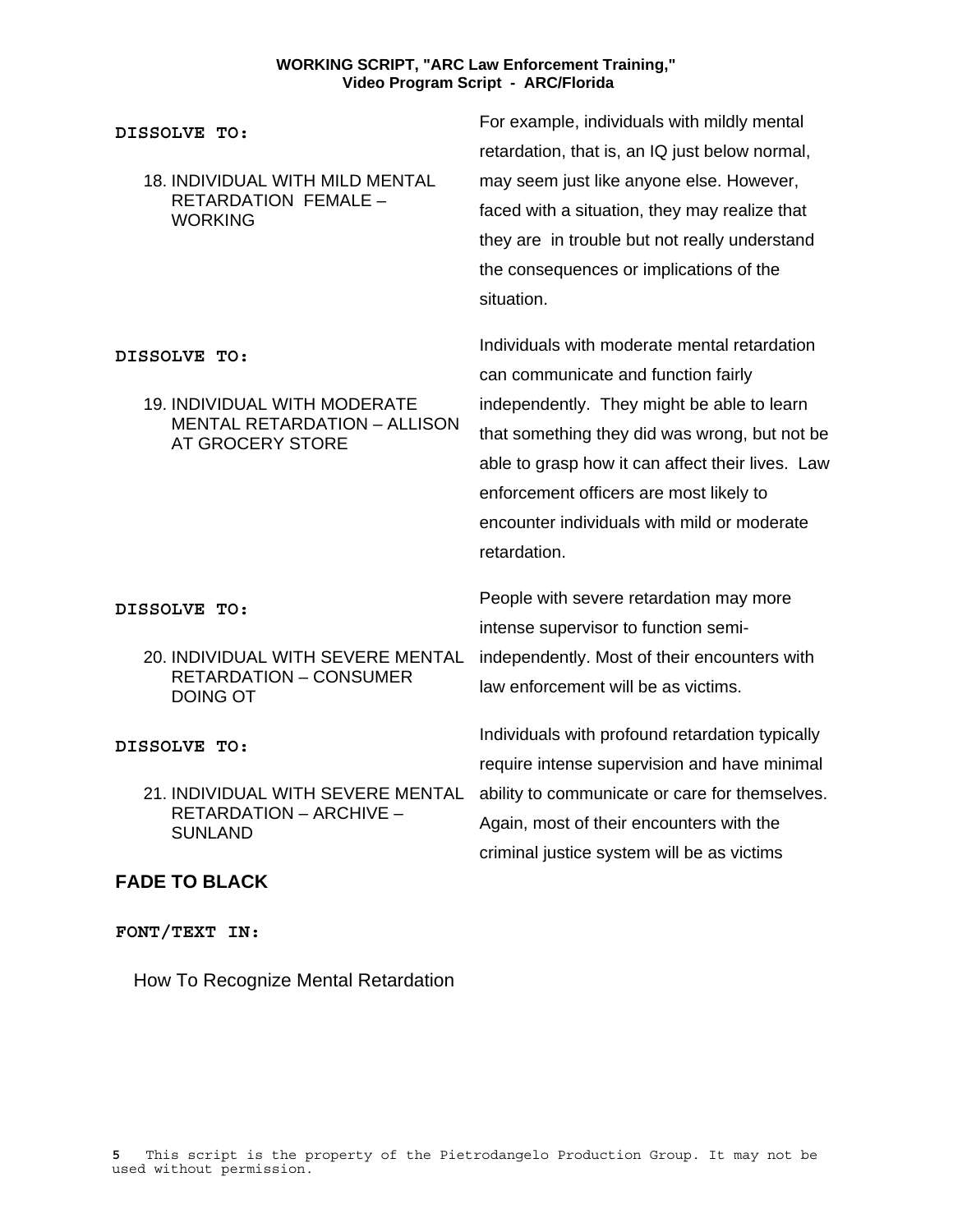22. There is no one way to determine, on sight, that a person has retardation. Some individuals with retardation have Down Syndrome, with characteristics many typically associated with retardation – round face, almond shaped eyes. But Downs Syndrome accounts for only about \_\_\_\_ of all mental retardation. 23. Some people with retardation have multiple disabilities or a secondary disability like cerebral palsy – which commonly affects speech and mobility. These physical conditions can alert others to the possibility of other intellectual deficits. 24. However, generalizations are dangerous: most people with physical disabilities *do not* have retardation and function without intellectual deficits. 25. On the other hand, other people who look "normal" or non-impaired can have severe, unseen disabilities. Excluding Down syndrome, there are few physical signs of retardation. 26. So how does a law enforcement officer determine if someone has mental retardation? Using a street test similar to one that might be used to assess any victim or suspect. For example: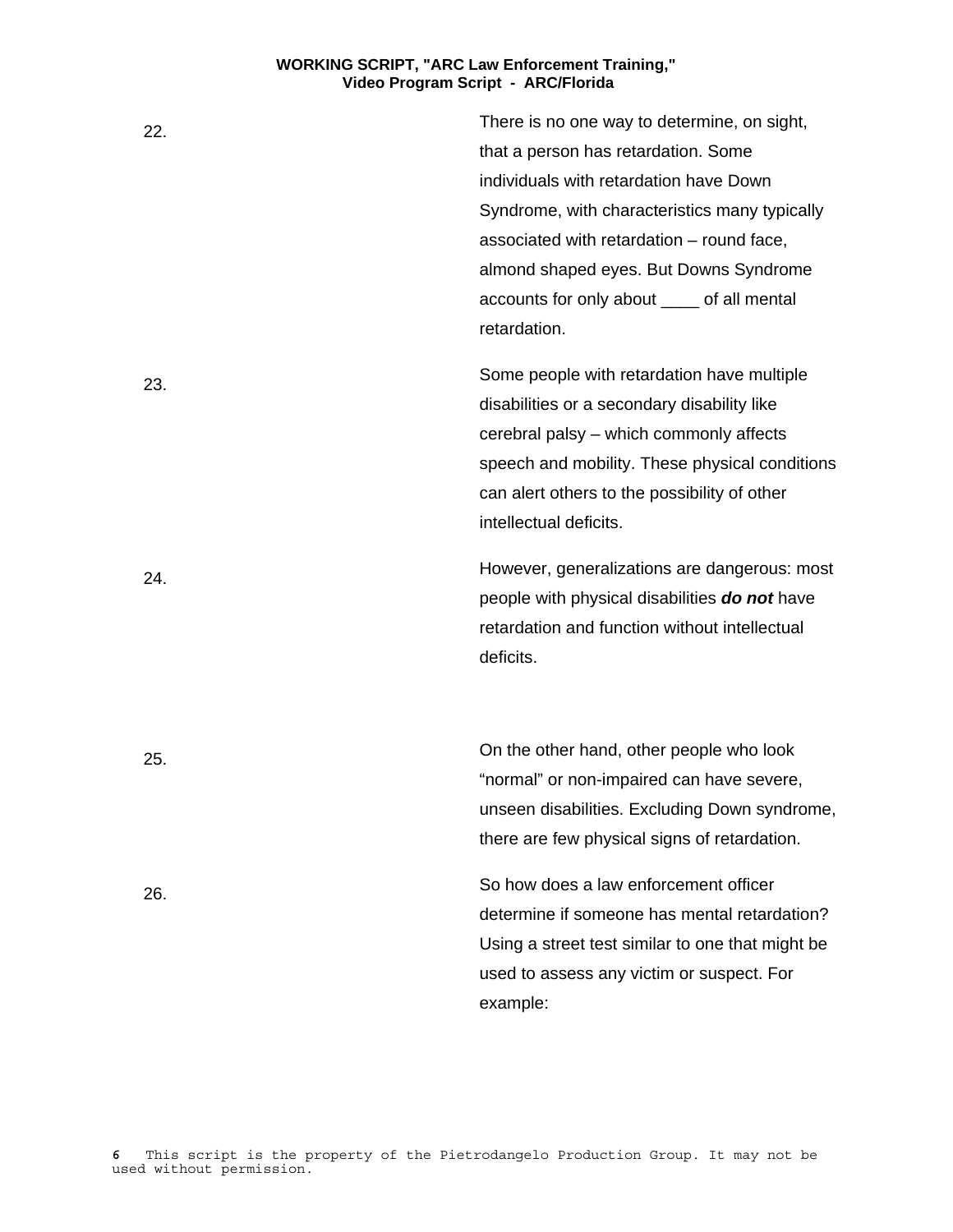| 27.                                                             | - Physical characteristics - Is there physical<br>signs of a disability $-$ the way the person<br>walks, talks, the person's affect?                                                                                           |
|-----------------------------------------------------------------|--------------------------------------------------------------------------------------------------------------------------------------------------------------------------------------------------------------------------------|
| 28.                                                             | - The way the person is dressed. Are clothes<br>appropriate, suitably arranged, buttoned                                                                                                                                       |
| 29.                                                             | - Communication skills - Does the person<br>understand questions, parrot questions or<br>repeat them in his own words? Does he have a<br>short attention span or a slow reaction time.                                         |
| 30.                                                             | - Behaviors - does the person demonstrate an<br>excessive desire to please, an over willingness<br>to confess, is he acting appropriate for his<br>age?                                                                        |
| 31.                                                             |                                                                                                                                                                                                                                |
| FONT/TEXT IN:                                                   | <b>NARRATOR IN:</b>                                                                                                                                                                                                            |
| Considerations With A Victim or Suspect<br>May Have Retardation | If an officer suspects someone may have a<br>developmental disability, what special<br>considerations might that warrant?                                                                                                      |
| 32.                                                             | Probably one of the most important<br>considerations for a law enforcement officer is<br>how someone with retardation might respond<br>to routine questions or situations differently<br>than others. Consider these examples: |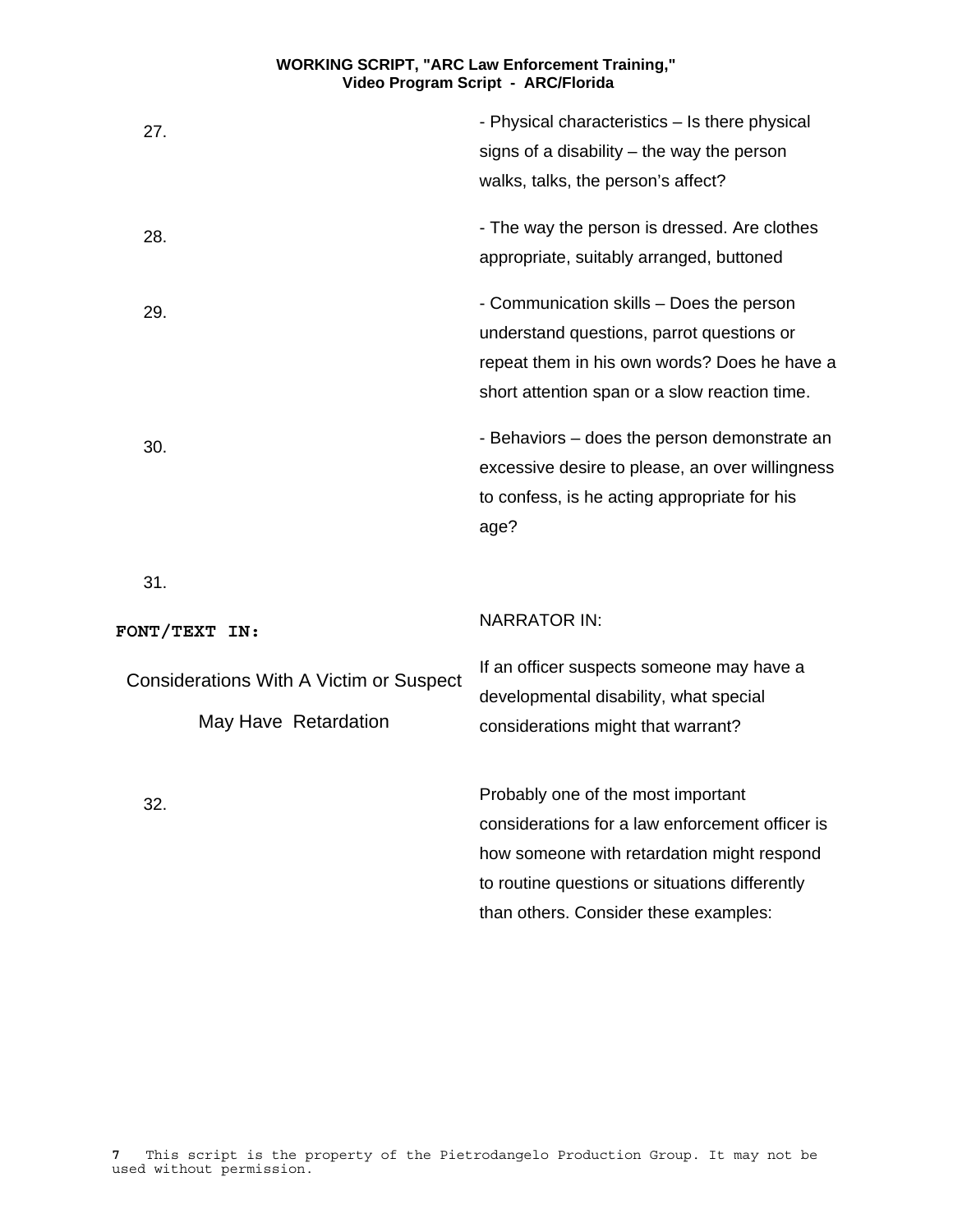33. - Many individuals with retardation have an inordinate desire to please people and make friends, especially with authority figures. They might admit to doing something, like committing a crime, because they believe that's what the authority figure wants to hear. 34. differentiate between abstract and concrete thought. For instance, if you asked someone if he understood his rights, he might respond yes, associating the question with direction and gladly acknowledging he knows his left from his right. 35. - Individuals with retardation can be highly suggestible, which makes them especially vulnerable to leading questions. They might smile a lot – incorrectly suggesting a lack of remorse. Or, they might have difficulty expressing themselves verbally – which could come across as being unresponsive. 36. Finally, officers should keep in mind that people with retardation may have muscular or coordination problems. Flailing arms, a stumbling gait, slurred speech might be mistaken for aggression or intoxication rather than a characteristic of the person's disability. 37. How can a law enforcement officer most effectively perform his or her job when the

victim or suspect has retardation?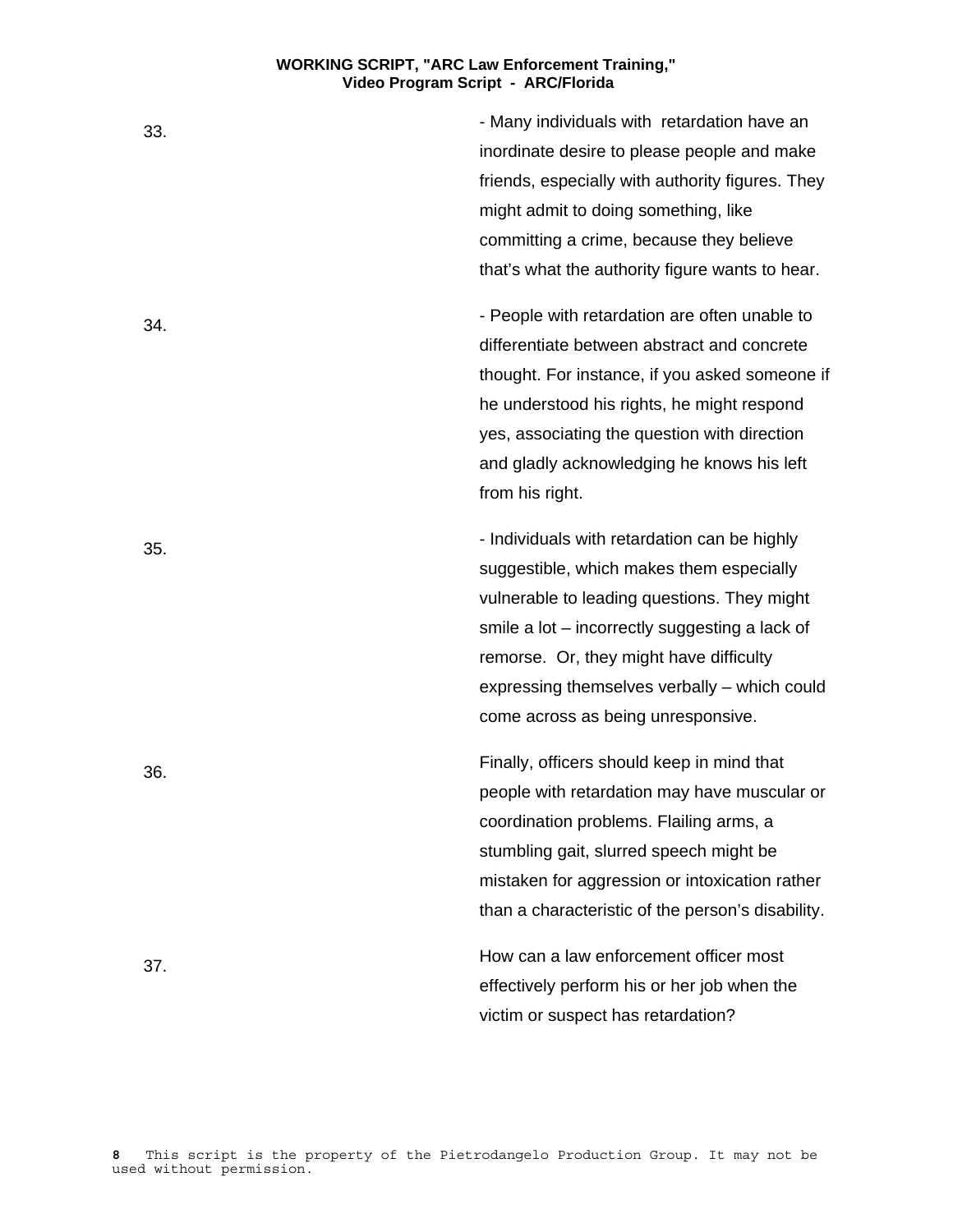38. One of the best ways is to tailor your communication so that it accommodates the person's particular needs:

39. - Speak slowly and directly to the person

- Keep sentences short, using simple language.

- Break complicated instructions or information into smaller parts.
- When possible, use pictures, symbols and gestures to elicit responses.
- Use open ended questions which make people explain rather than answer yes or no.
- Avoid leading questions and repeat questions more than once or ask the question in a different way
- Treat children as children and adults as adults regardless of the disability.
- If someone becomes agitated, acts aggressively or does not comply, use calm and firm persistence. It is highly unlikely that you will need to use force.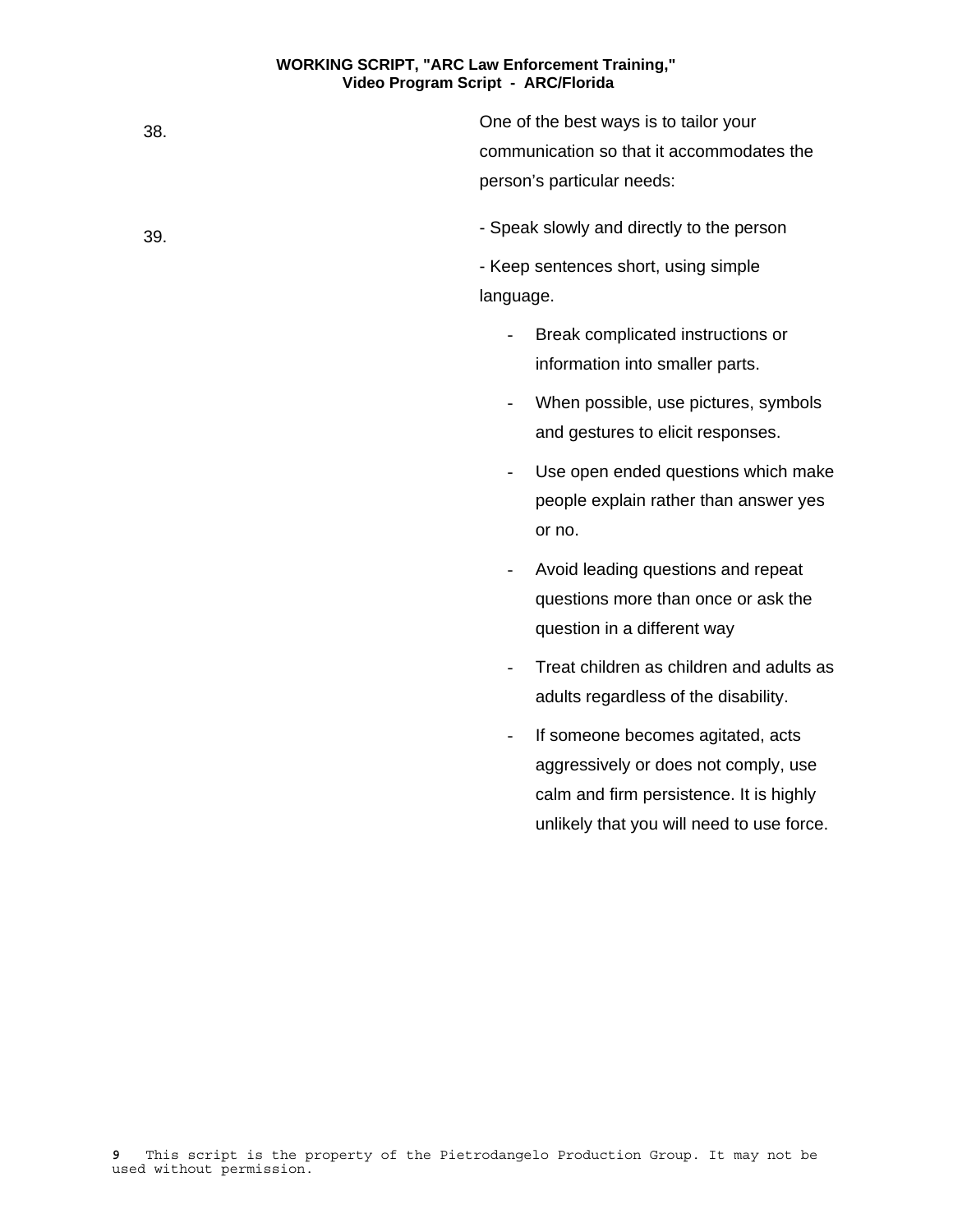| 40. | Officers need to be as patient as possible,     |
|-----|-------------------------------------------------|
|     | especially when it comes to safeguarding the    |
|     | rights. Using simple words that still meet the  |
|     | requirements of a Miranda warning, ask          |
|     | questions to make sure the person               |
|     | understands. Asking them to explain in their    |
|     | own words what it means to have the right to    |
|     | remain silent or why they might need a lawyer,  |
|     | can help satisfy any concerns you have about    |
|     | the individual's rights being protected.        |
| 41. | Let's take a look at several scenarios that     |
|     | illustrate the challenges that an officer might |

FADE TO BLACK

# **DISSOLVE TO: (INSIDE PATROL CAR)**

42. MEDIUM SHOT FROM PASSANGER SEAT OF OFFICER DRIVING IN PATROL CAR

**CUT TO:** 

43. CUT TO RADIO

RADIO DISPATCH:

"Unit 22 we have a report of \_\_\_ (code for simply battery) at the Four Points Rest Area."

encounter and effective approaches

# **CUT TO:**

44. CUT TO OFFICER SPEAKING INTO

"Unit 22 responding.

OFFICER:

**CUT TO:** 

MIC

45. VIEW OF PEOPLE GATHERING IN DISTANCE AT REST AREA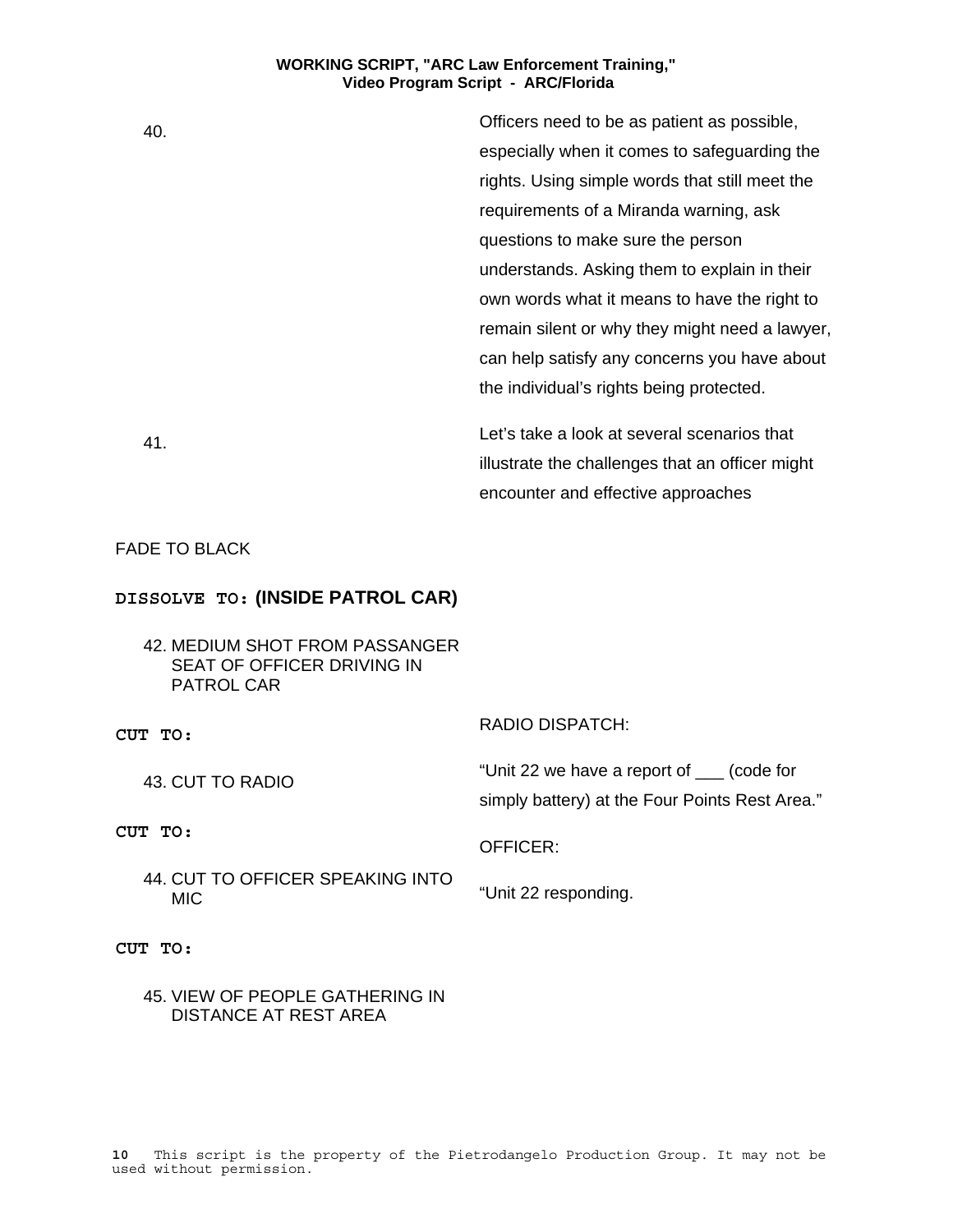| DISSOLVE TO:                                                                              | <b>NARRATOR:</b>                                                                                                                 |
|-------------------------------------------------------------------------------------------|----------------------------------------------------------------------------------------------------------------------------------|
| 46. OFFICER APPROACHING MALE,<br>FEMALE AND OTHERS AT REST<br>AREA.                       | The office is unaware that the male battery<br>suspect has moderate mental retardation that<br>affects his ability to understand |
| CUT TO:                                                                                   | O - "Sir, what is your name?"                                                                                                    |
| 47. MEDIUM CU PROFILE OF OFFICER                                                          |                                                                                                                                  |
| CUT TO:                                                                                   | M - "Michael."                                                                                                                   |
| <b>48. MEDIUM OVER THE SHOULDER</b><br><b>SHOT FACING INDIVIDUAL</b>                      | O - "Michael what?"                                                                                                              |
| CUT TO:                                                                                   | M - "Michael Storm."                                                                                                             |
| 49. MEDIUM CU OF INDIVIDUAL FROM<br>OVER THE SHOULDER OF OFFICER                          |                                                                                                                                  |
| CUT TO:                                                                                   | <b>O</b> - "Michael, these people over here tell                                                                                 |
| 50. MEDIUM WIDE SHOT OF GROUP                                                             | me that you hit them when they exited the<br>rest rooms. Is that true?                                                           |
| CUT TO:                                                                                   | <b>M</b> - "Um. This is my job. I keeping the                                                                                    |
| 51. CU INDIVIDUAL, OBVIOUSLY UPSET.                                                       | floors clean, and they, and they mess it up<br>and call me names.                                                                |
| CUT TO:                                                                                   | $F -$ "God, he just went nuts. Screaming<br>about his wet floors. Shoving."                                                      |
| 52. FEMALE - MEDIUM SHOT, SLIGHT<br>ANGLE, SHE WALKS UP TO THE<br>LEFT OF THE INDIVIDUAL. |                                                                                                                                  |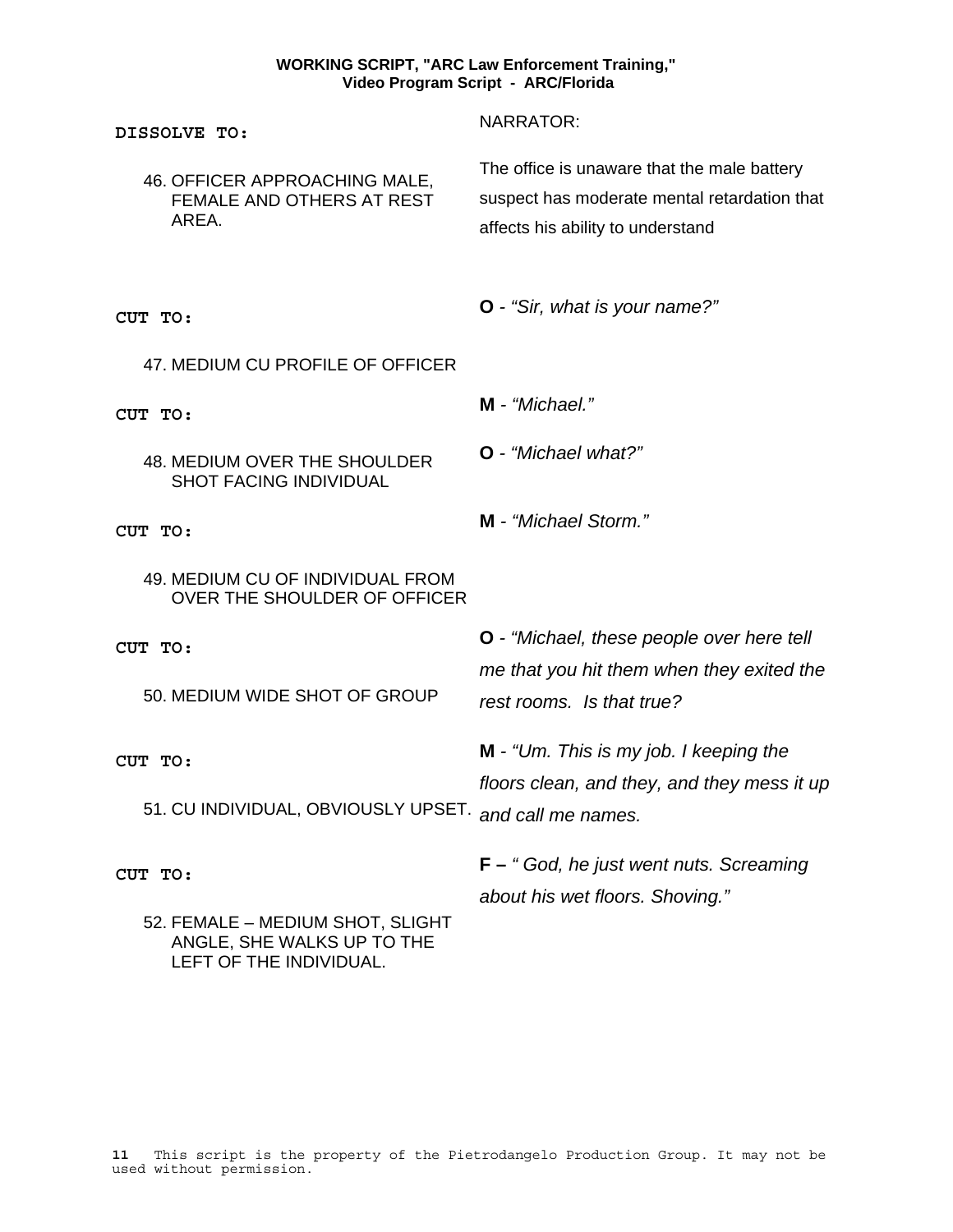| CUT TO:                                                                                                                                                         | $O -$ "Please mam,, wait over there. I'll get               |
|-----------------------------------------------------------------------------------------------------------------------------------------------------------------|-------------------------------------------------------------|
| 53. OFFICER, OVER THE SHOULDER OF<br>FEMALE, INDIVIDUAL IS TO HER<br><b>RIGHT. OFFICER GESTURES BACK</b><br><b>TOWARDS WHERE THE MALE IS</b><br><b>STANDING</b> | your statement in just a minute                             |
| CUT TO:                                                                                                                                                         | O - "So Michael, did you hit them?"                         |
| 54. CUT BACK TO MEDIUM CU OF<br><b>OFFICER</b>                                                                                                                  |                                                             |
| CUT TO:                                                                                                                                                         | Silence from Michael                                        |
| 55. MEDIUM CU OF INDIVIDUAL<br>LOOKING DOWN, NO RESPONSE                                                                                                        | $Q -$ " Michael, can you tell me in your own                |
| 56. SLOW ZOOM IN TO CU OF<br><b>INDIVIDUAL</b>                                                                                                                  | words what happened?                                        |
| CUT TO:                                                                                                                                                         | $M - f$ , ah, I ah was over there. They                     |
| 57. CU OF MICHAEL, BARELY<br>WHISPERING. HE POINTS TO<br><b>RESTROOMS</b>                                                                                       | pushed me. They called me names. Made<br>fun and pushedme." |
| CUT TO:                                                                                                                                                         | <b>O</b> - "They pushed you? Did they push you              |
| 58. CU OF OFFICER LOOKING<br><b>INTENTLY AT INDIVIDUAL</b>                                                                                                      | first or did you hit them first?"                           |
| CUT TO:                                                                                                                                                         | M - No answer.                                              |
| 59. REVERSE OF ABOVE: CU OF<br><b>INDIVIDUAL LOOKING CONFUSED</b>                                                                                               |                                                             |
| $ATTm$ $mc$                                                                                                                                                     | O - "Did you hit them first, Michael?"                      |

**CUT TO:** 

60. REVERSE OF ABOVE: CU OF **OFFICER**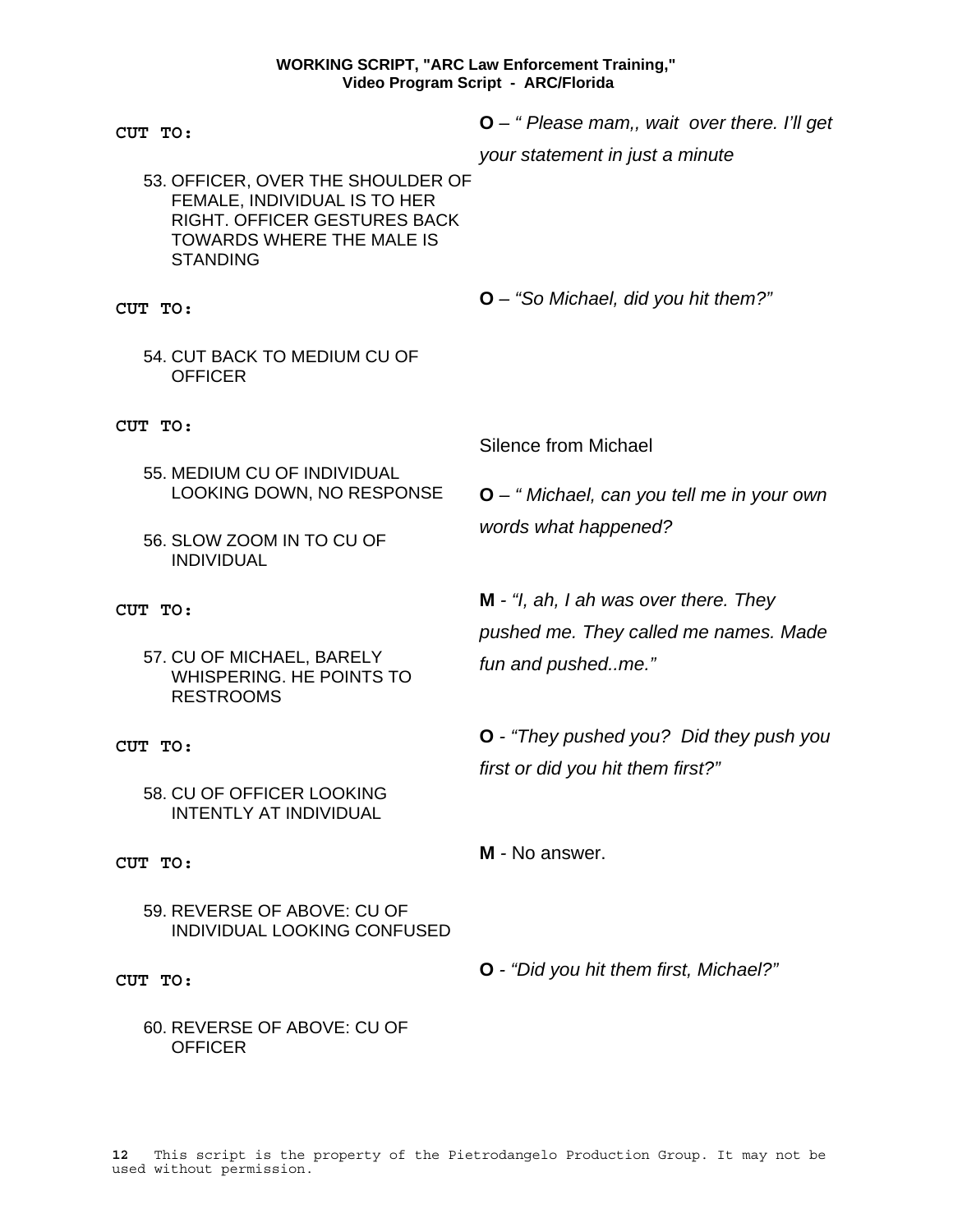| CUT TO:                                                       | M - "I 'hit him. Yeah, I hit him"                                                                                                                                       |
|---------------------------------------------------------------|-------------------------------------------------------------------------------------------------------------------------------------------------------------------------|
| 61. TWO SHOT OF OFFICER AND<br><b>INDIVIDUAL FACE TO FACE</b> |                                                                                                                                                                         |
| CUT TO:<br>62. CU OF OFFICER                                  | O - "Michael, do you understand that you<br>can't hit people? It's against the law? Do<br>you understand what against the law<br>means?                                 |
| CUT TO:<br>63. CU OF INDIVIDUAL, SPEAKING<br><b>PROUD</b>     | M - "I 'know what that means. I know. It<br>means taking something that isn't yours. I<br>didn't steal."                                                                |
| CUT TO:<br>64. CU OF OFFICER                                  | $O -$ "Michael, I have to figure out what<br>happened here. But first I want you to<br>understand your rights. Do know what that<br>means? Do you know what a right is? |
| CUT TO:                                                       | $M.$ "Ah huh."                                                                                                                                                          |
| 65. CU OF INDIVIDUAL                                          |                                                                                                                                                                         |
| CUT TO:<br>66. MEDIUM SHOT OF BOTH                            | $O -$ "You have the right to not to talk to. If<br>you do talk I can use what you say and it<br>could get you in trouble. You have the right                            |

**FADE TO BLACK** 

*….*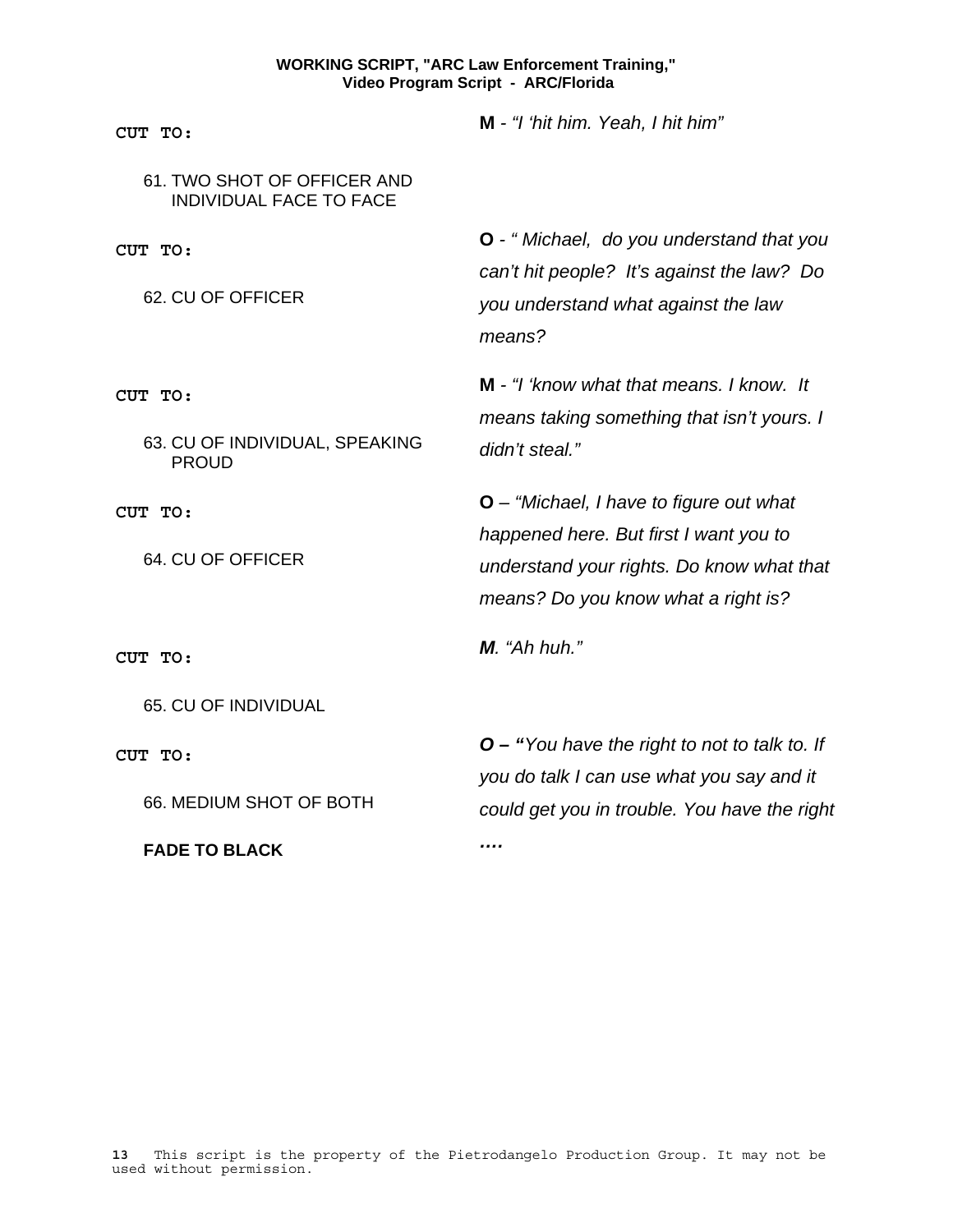**CUT TO:** 

**FONT/TEXT IN:**

**Did the officer treat the suspect with respect? If yes or if not, how so?** 

**Was his approach to questioning effective?** 

**Did he get enough information from the suspect to make an arrest? What did the officer do that was effective? Is there anything he could have done better?** 

**Do you think the suspect understood what was going on? What did the officer do to make sure he understood what was going on? Would you do anything different?**

# **NARRATOR IN:**

The scenario illustrated some points worth discussing. Consider the following:

Did the officer treat the suspect with respect? If yes or if not, how so?

Was his approach to questioning effective?

Did he get enough information from the suspect to make an arrest? What did the officer do that was effective? Is there anything he could have done better?

Do you think the suspect understood what was going on? What did the officer do to make sure he understood what was going on? Would you do anything different?

(Note: Asking students if they would have done anything differently or better, does not reflective negatively on the officer. (He does a good – but not perfect job.) Rather, asking what they might do it trainees a chance challenge themselves to do even better.

**CUT TO:** 

**CUT TO:** 

**CUT TO:**